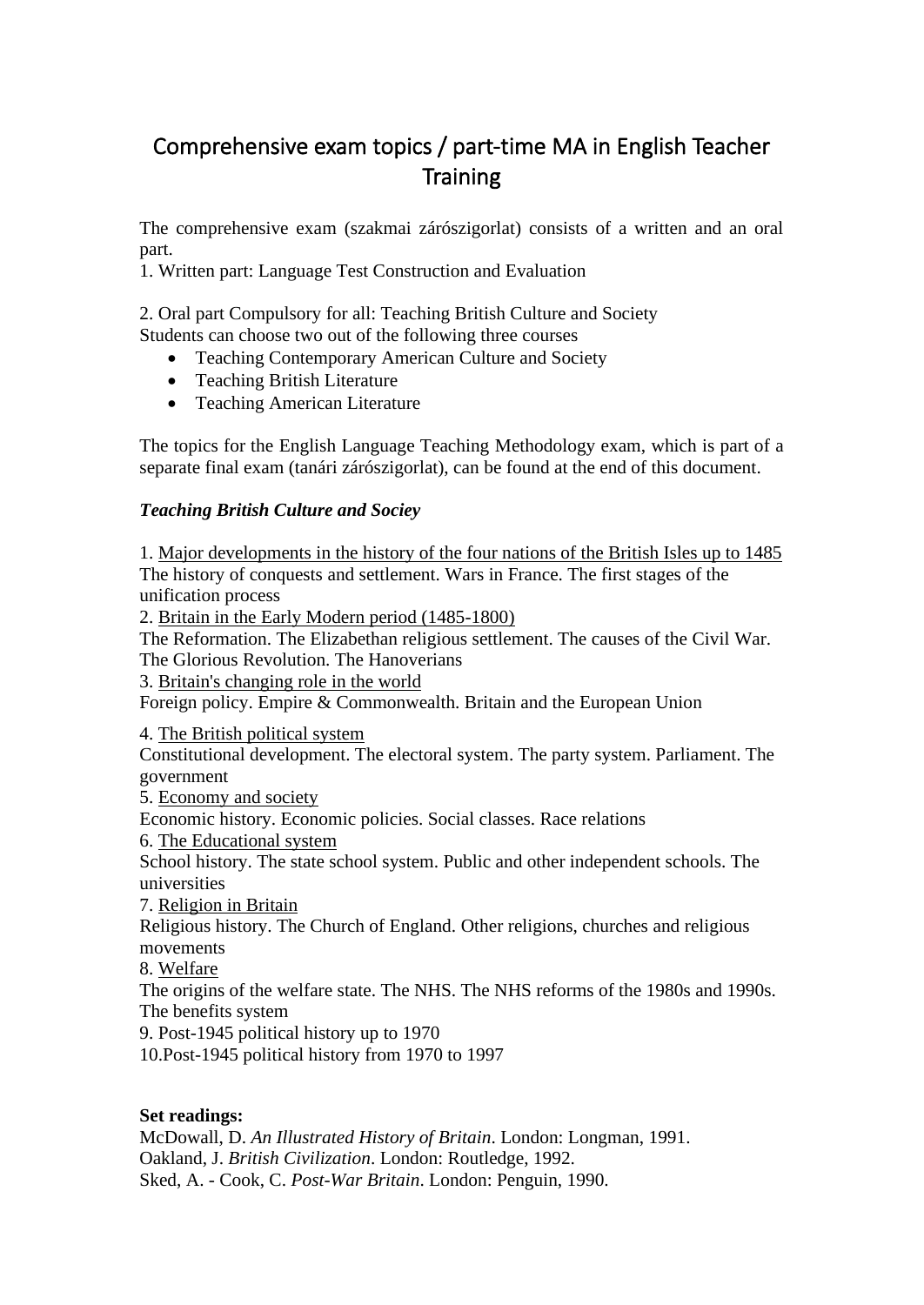# **Suggested readings:**

Bromhead, P. *Life in Modern Britain*. London: Longman, 1991. Irwin, J. *Modern Britain: An Introduction*. London: Allen and Unwin, 1994. Jenkins, P. *Mrs Thatcher's Revolution*. Cambridge: Harvard UP, 1988. Marwick, A. *British Society since 1945*. London: Lane, 1982. Oakland, J. *A Dictionary of British Institutions*. London: Routledge, 1993. O'Driscoll, James. *Britain.* Oxford UP, 1995.

# **Teaching Contemporary American Culture and Society**

1. The geography of the United States. Geographical regions and natural landscapes. American regionalism. Cultural regions in America.

2. The American system of government. Federal and state institutions. The U.S. Constitution. The courts and the law. Political parties and the election system. Lobbyism.

3. The ethnic composition of the American population. Major ethnic groups and minorities. Civil rights movements in America. From "melting pot" through "cultural pluralism" to multiculturalism.

4. A comparative survye of the American and Hungarian systems of education.

5. Factors contributing to cultural stability: belief systems and myth structures. Ideologies of American destiny and identity. American ethnocentrism.

6. Women in American society.

7. Entertainment and the mass media in the U.S.A. Major television networks. The printed media: major American newspapers (choose 10 for your survey) and magazines (choose 15). Popular culture. Advertising.

8. The survey of a historical period of your choice. Choose one of the following six historical periods for your presentation: the American Revolution, the Civil War decade, the "Gilded Age," the "Progressive Era," America between the two world wars, or the U.S.A. since 1945.

9. Hungarian-American links and contacts. The Hungarian contribution to the making of America.

10. Regionalism and multiculturalism in Canada.

#### **Set readings:**

Fawcet, Edmund and Tony Thomas, America and the Americans. Glasgow: Fontana/Collins, 1983.

| Chapter 1:  | "Rich and Varied Sameness": Regions and People (pp. 11-47)    |
|-------------|---------------------------------------------------------------|
| Chapter 4:  | "Democracy and Its Discontents": Politics and Government (pp. |
|             | $129-164$                                                     |
| Chapter 5:  | "Limping Donkeys and Lumbering Elephants": Democrats and      |
|             | Republicans (pp. 165-183)                                     |
| Chapter 9:  | "Tomorrow's Americans": Schools (pp. 274-307)                 |
| Chapter 10: | "The Knowledge-Industrial Complex": Universities and the Arts |
|             | $(pp. 308-$<br>332)                                           |
| Chapter 11: | "Rule of Lawyers": The Legal System (pp. 333-365)             |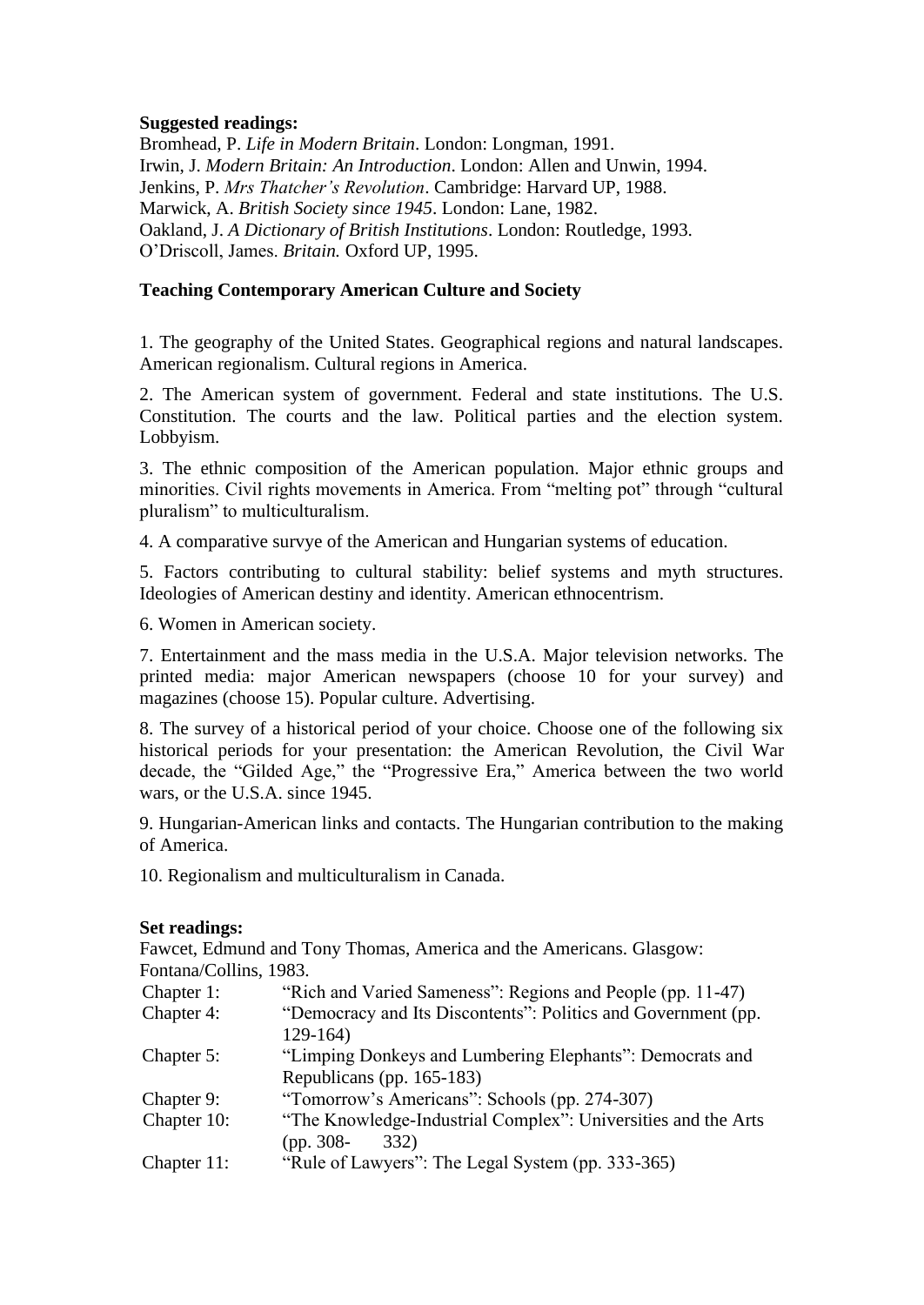Chapter 12: "Soft Soap and Hard News": Television and the Press (pp. 366- 383)

Luedtke, Luther S., ed., Making America: The Society and Culture of the United States. Washington, D.C.: USIA, 1987.

 Magyarics, Tamás and Tibor Frank, Handouts for U.S. History: A Study Guide and Workbook. Budapest: Panem-McGraw-Hill, 1995.

Mittleman, Earl N., An Outline of American Geography. Washington, D.C.: USIA, 1986.

Schroeder, Richard, An Outline of American Government. Washington, D.C.: USIA, 1986.

Tindall, George B. and David E. Shi, America. New York: Norton, 1989.

Walberg, Herbert J., American Education: Diversity and Research. Washington, D.C.: USICA, 1978.

#### **Suggested readings:**

Boyer, Paul S. et al., The Enduring Vision: A History of the American People. Lexington Mass., 1994.

Brinkley, Alan, The Unfinished Nation: A Concise History of the American People. New York, 1993.

Evans, Sara M., Born for Liberty: A History of Women in America. New York, 1989.

Fiedler, Eckhard et al., America in Close-Up. London, 1990.

#### **Language Test Construction and Evaluation**

- 1. Basic concepts in language testing: validity, reliability, washback, test types
- 2. Guidelines for classroom testing
- 3. Test specifications
- 4. Internal and external ways of test validation
- 5. Assessment of young learners
- 6. Techniques for testing listening
- 7. Techniques for testing reading
- 8. Assessing speaking (task design considerations, assessment scales)
- 9. Assessing writing (task design considerations, assessment scales)
- 10. Testing vocabulary (task types and task effects)
- 11. Testing grammar (task types and task effects)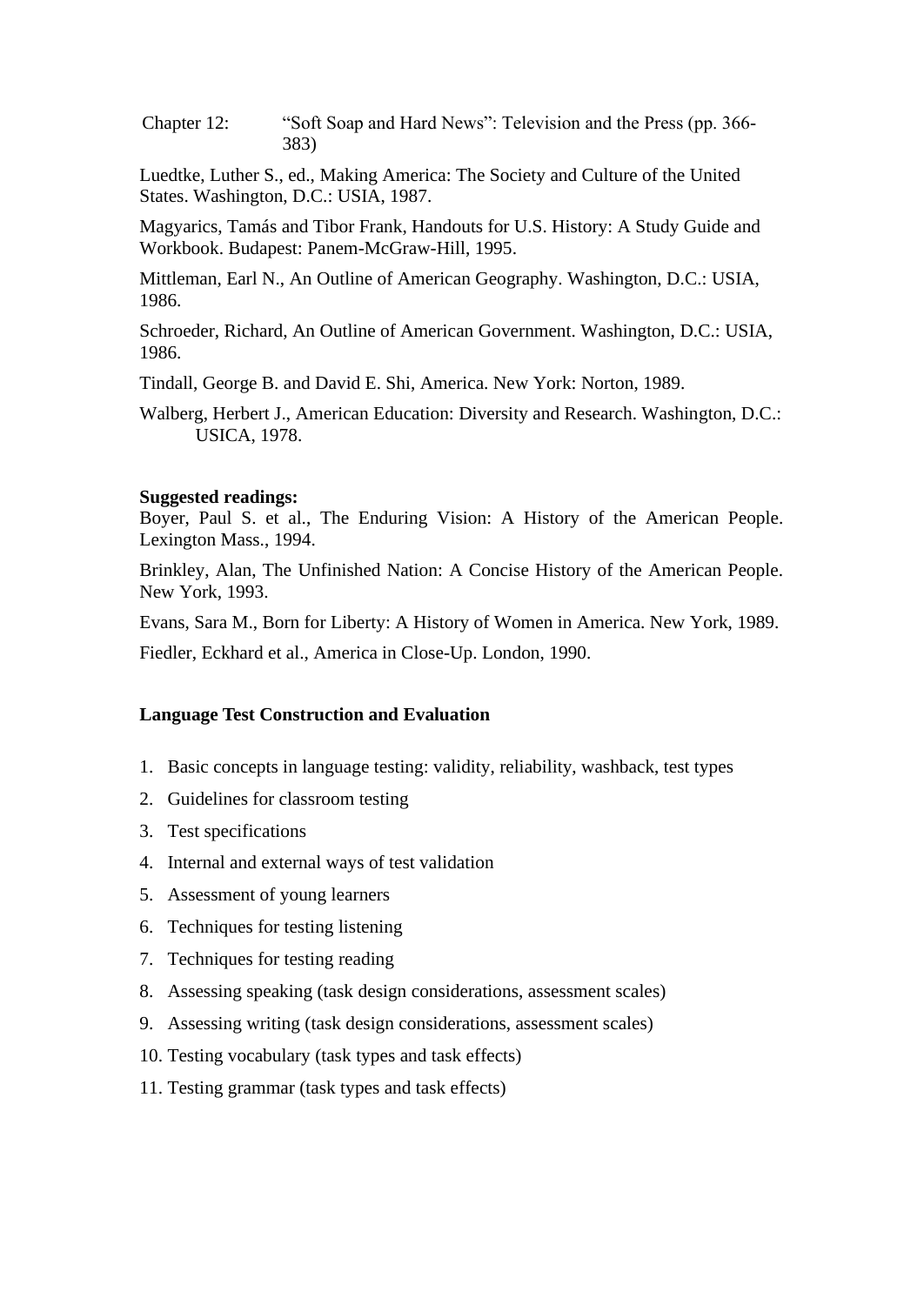12. Classical item analysis: item level analysis (facility value, item discrimination, distractor analysis); whole test level analysis (measures of central tendency, SD, range, split-half reliability index)

#### **Set readings:**

Alderson, J. C., Clapham, C. & Wall, D. (1995). Language Test Construction and Evaluation. CUP.

Heaton, J. B. (1988). Writing English language tests. Longman.

Hughes, A. (1989). Testing for Language Teachers. CUP.

Weir, C. J. (1990). Communicative Language Testing. Prentice Hall International.

#### **Suggested readings:**

Into Europe sorozat, Kiadó: Teleki László Foundation & the British Council Alderson, J. C. & Cseresznyés, M. (2003). Reading and Use of English Csépes, I. & Együd, Gy. (2004). The Speaking Handbook Fehérváryné, H. K. & Pizorn, K. (2005). Listening Tankó, Gy. (2005). The Writing Handbook

# **Reading and Teaching British Literature**

- 1. Definitions of poetry, its main features and function
- 2. Rhythm, rhyme and their use in teaching
- 3. Figures of speech in everyday discourse and in poetry
- 4. Children in poetry
- 5. Animals in poetry
- 6. Major Tendencies in British Poetry between 1945-1980
- 7. The basic literary forms: poetry
- 8. The basic literary forms: fiction
- 9. Approaches to History in Post-War British Literature (focusing on D.M. Thomas)

10. Social and Political Issues in Post-War British Literature (focusing on John Fowles)

#### **Set readings:**

# **Novels**

John Fowles. *The French Lieutenant's Woman* D.M. Thomas. *The White Hotel*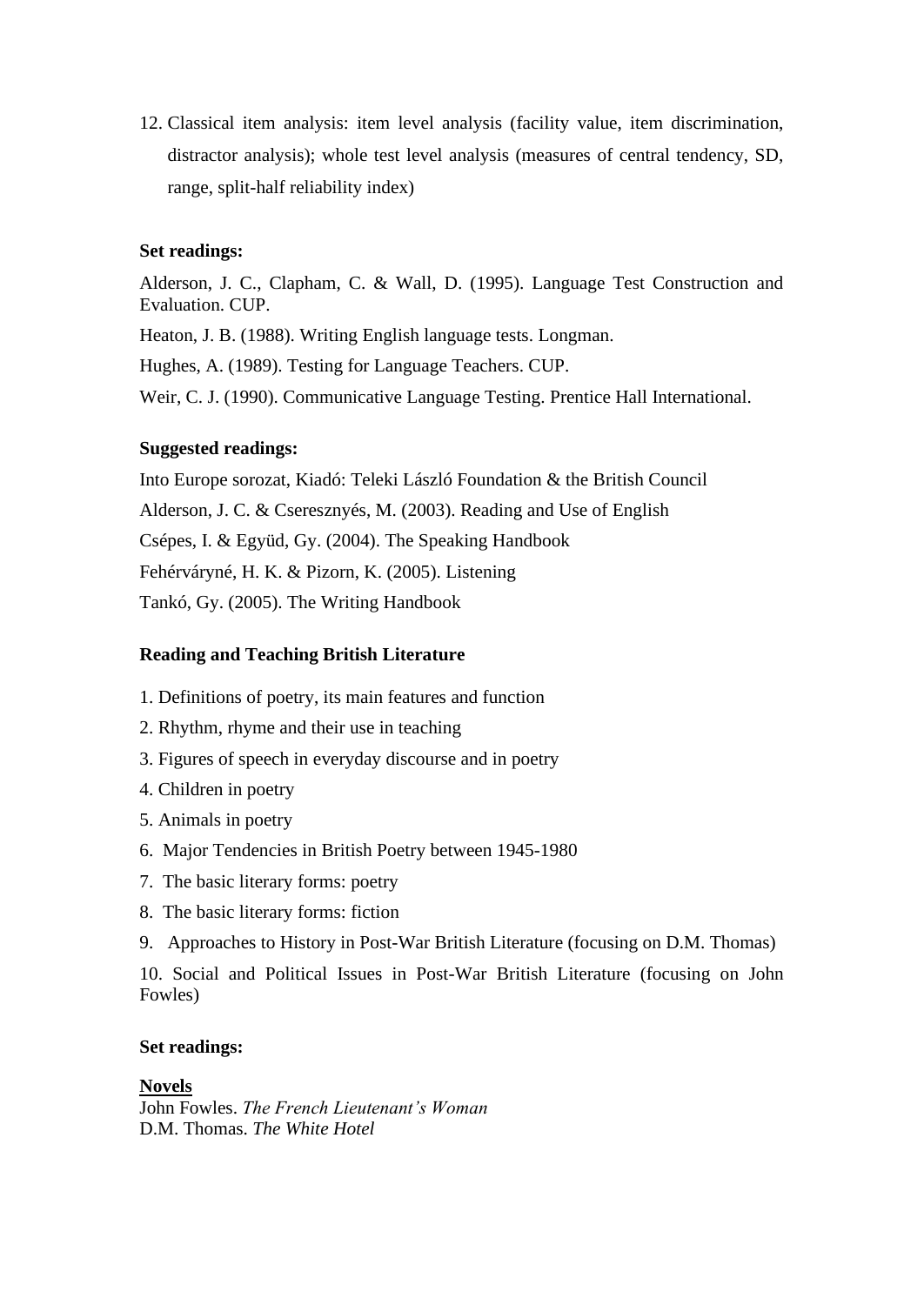#### **Critical Literature**

- Walder, Dennis, ed. *Literature in the Modern World: Critical Essays and Documents*. Oxford: OUP, 1993. Fejezetek: "Interpretation", "Form and Genre", "Englishness", "Literature and Ideology"
- Charles Tomlinson. "Some Aspects of Poetry since the War". In: *The Pelican Guide to English Literature 8*. 450-470.
- Taylor, Richard. "Narrative Fiction and the Printed Word", "Primary Modes of Poetic Expression". *Understanding the Elements of Literature.* London: Macmillan, 1981. pp. 39-100, 153-163.
- Tamás Bényei. "Seduction and the Politics of Reading in *The French Lieutenant's Woman*". *Hungarian Journal of English and American Studies* 1995. 2. 121- 139.
- Rowland Wymer. "Freud , Jung and the 'Myth' of Psychoanalysis in *The White Hotel*". *Mosaic* 22. 1. Winter 1989. 55-69.

#### **Teaching Contemporary American Literature**

- 1. The American Dream challenged in American fiction
- 2. African American fiction
- 3. Americanness and Chicano/a identity
- 4. Americanness and African American identity
- 5. Americanness and Asian American identity
- 6. Post-WW II American poetry: ethnic voices
- 7. The use of popular cultural texts in the language classroom
- 8. The use of short fiction in the language classroom
- 9. The use of poetry in the language classroom
- 10. Teaching the literary text

#### **Suggested readings:**

- Brumfit, C. J. and Ronald Carter, eds. Literature and Language Teaching. Oxford: Oxford UP, 1986. Carter, Ronald and John McRae, eds. Language, Literature & the Learner: Creative Classroom Practice. London: Longman, 1996.
- Kramsch, Claire. Context and Culture in Language Teaching. Oxford: Oxford UP, 1993.
- Országh, László és Virágos Zsolt. Az amerikai irodalom története. Budapest: Eötvös József, 1997.